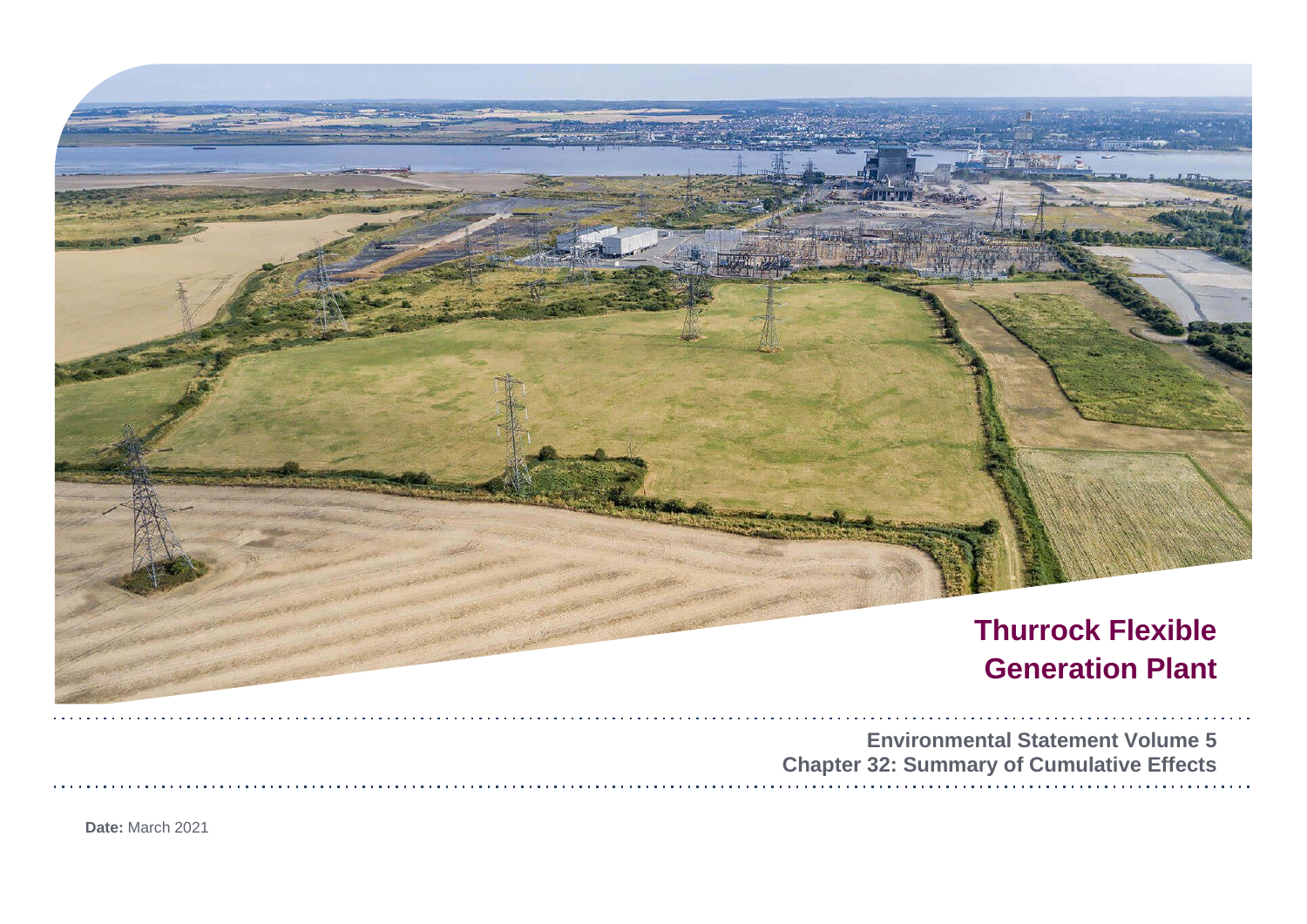

**Environmental Impact Assessment** 

**Environmental Statement**

**Volume 5**

**Chapter 32**

Report Number: OXF10872

Version: Post-submission rev. 1

Date: March 2021

This report is also downloadable from the Thurrock Flexible Generation Plant website at: [http://www.thurrockpower.co.uk](http://www.thurrockpower.co.uk/)

Thurrock Power Ltd

1st Floor

145 Kensington Church Street

London W8 7LP



**Copyright © RPS**

The material presented in this report is confidential. This report has been prepared for the exclusive use of Thurrock Power Ltd and shall not be distributed or made available to any other company or person without the knowledge and written consent of RPS.

Prepared by: Clare Russell

Checked by: Tom Dearing and Dan Smyth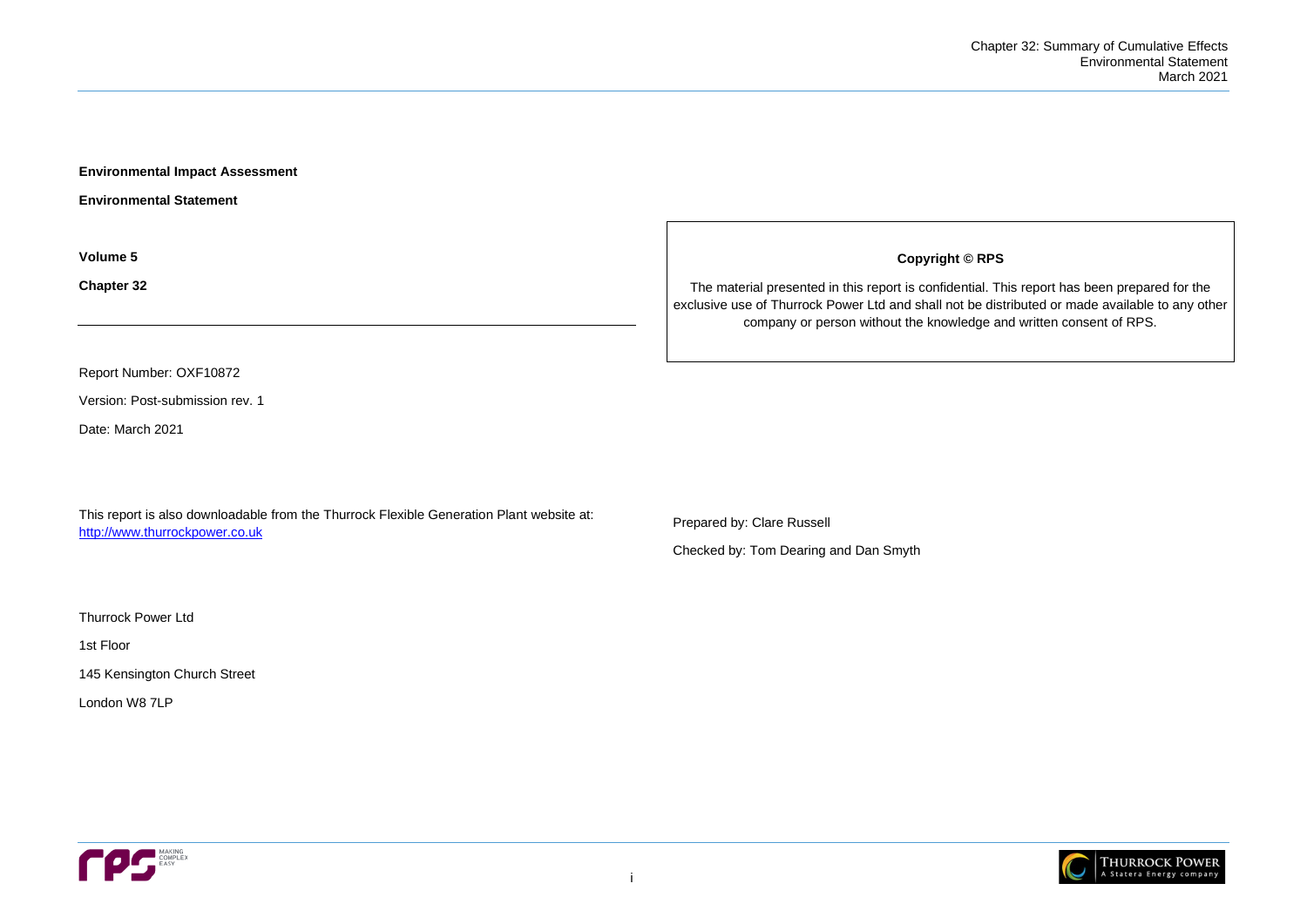

## **Table of Contents**

# **List of Tables**

|--|--|

# **Summary**

This document summarises the cumulative effects identified in the Environmental Statement (ES). Full details of the cumulative assessment can be found in Volume 4, Chapters 19 to 30 of this ES.

# **Qualifications**

This document has been prepared by Clare Russell, an Associate and EIA Practitioner with over 18 years' experience in environmental consultancy focusing on environmental impact assessment and management of construction impacts.

It has been checked by Dan Smyth BSc, MSc, a Senior Director who has 25 years' experience of environmental impact assessment, and Tom Dearing, a Chartered Environmentalist and full Member of the Institute of Environmental Management and Assessment, who has eight years' experience.

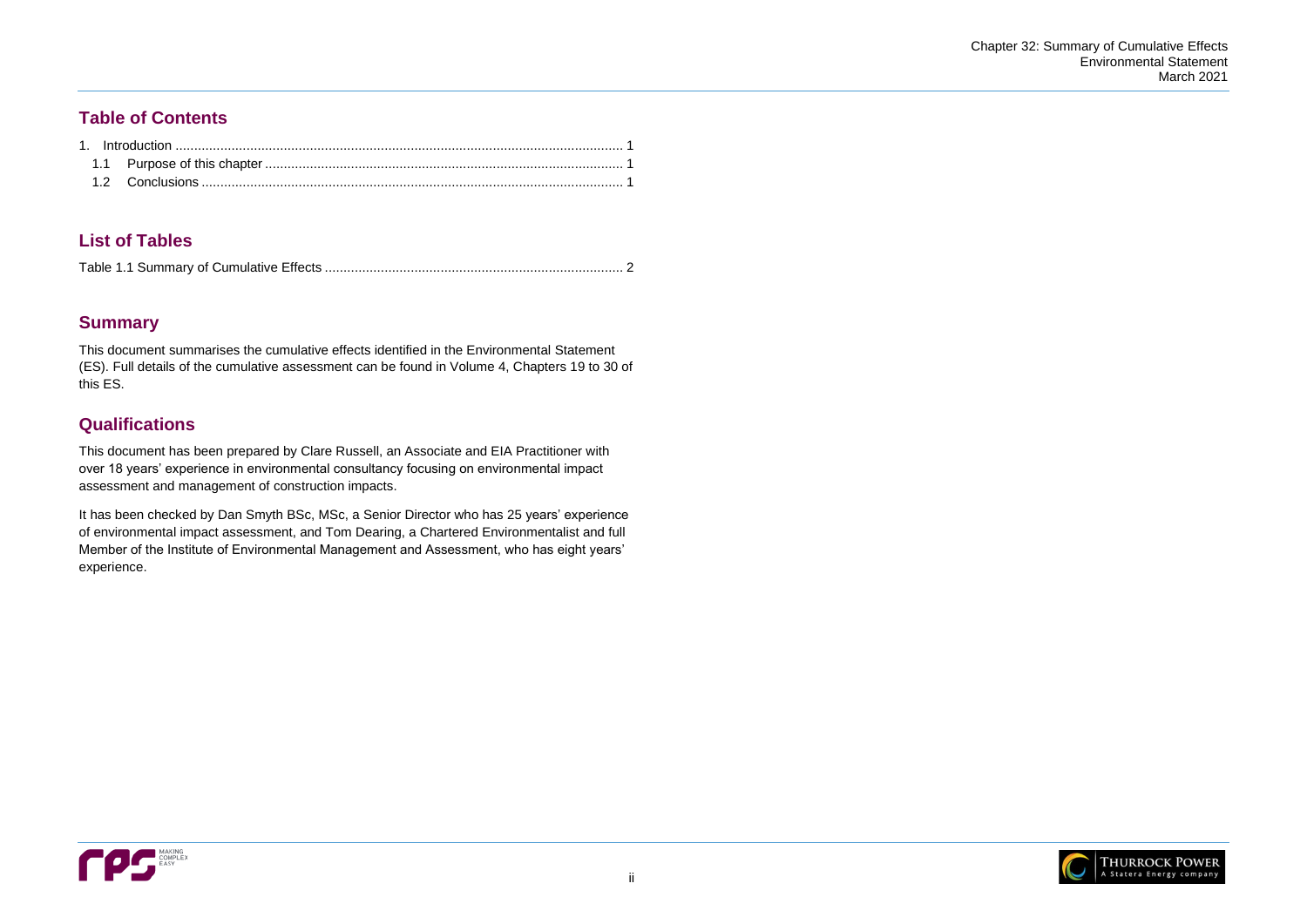

# <span id="page-3-0"></span>**1. Introduction**

## <span id="page-3-1"></span>**1.1 Purpose of this chapter**

- 1.1.1 This chapter of the Environmental Statement (ES) presents the summary of cumulative effects for the Environmental Impact Assessment (EIA) of the Thurrock Flexible Generation Plant.
- 1.1.2 Each development considered has been assigned a tier, based on PINS guidance. Tier 1 developments are those with submitted applications, consents, or that are already under construction. Tier 2 developments are those at scoping stage for EIA. Tier 3 developments are those otherwise indicated as a possibility, e.g. through preapplication discussion with PINS or a local planning authority or those identified in relevant local development plans. Tier 3 projects are less likely to come forwards then Tier 2 projects, which are themselves not certain to be developed.
- 1.1.3 [Table 1.1](#page-4-0) summarises the overall cumulative effect and includes the identified cumulative impacts, cumulative developments and assigned development tier. Full details of the cumulative effects assessment can be found in Volume 4, Chapters 19 to 30 of this ES.

## <span id="page-3-2"></span>**1.2 Conclusions**

- 1.2.1 As summarised in [Table 1.1,](#page-4-0) overleaf, for each of the identified impacts either no significant effects are concluded, or the impact to various receptors as a result of Thurrock Flexible Generation Plant is negligible and would not change the significance of the cumulative effect.
- 1.2.2 Therefore, it is concluded that no further mitigation or monitoring measures are considered necessary, beyond those which have been adopted as part of each proposed development, or were outlined in the topic chapters in Volume 3, Chapters 6 to 17.

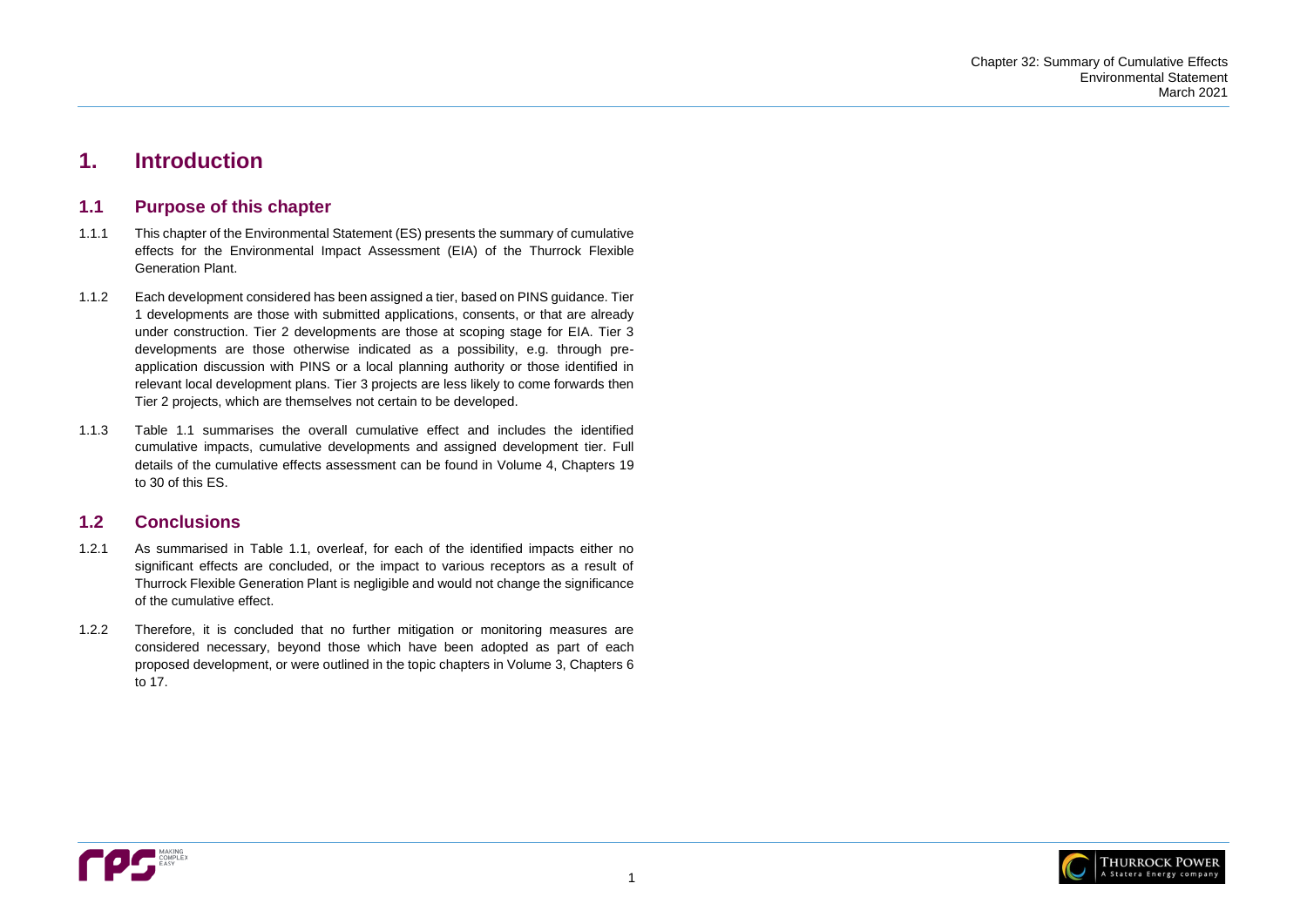operational in 2020 so no cumulative ration Plant are predicted. The negligible impact ration Plant would make no significant wns AONB. The Lower Thames Crossing is int effects on the AONB in its own right, not wible Generation Plant.

predicted to be significant and this significance with Thurrock Flexible Generation Plant and the effects on other non-designated landscapes and are are not predicted

dered to be increased by the cumulative impact wer Thames Crossing where significant re predicted, and no new significant cumulative ents in the study area are predicted.

hurrock Flexible Generation Plant would make n the Kent Downs AONB. The Lower Thames ects on the AONB in its own right, not materially eration Plant.

predicted to be significant and this significance with Thurrock Flexible Generation Plant and the effects on other non-designated landscapes and are are not predicted

dered to be increased by the cumulative impact nd the Lower Thames Crossing where s alone were predicted, and no new significant developments in the study area are predicted.

ning activity would have no greater impact than elihood of overlapping with other shortlisted cumulative effect is predicted



### <span id="page-4-0"></span>**Table 1.1 Summary of Cumulative Effects**

| <b>Development</b><br><b>Phase</b>    | <b>Cumulative Impact</b>                                                                                                                            | <b>Cumulative Development</b>                                                                           | <b>Development</b><br><b>Tier</b>      | <b>Cumulative Effect</b>                                                                                                                                                                                                                                                                                                                                                          |  |
|---------------------------------------|-----------------------------------------------------------------------------------------------------------------------------------------------------|---------------------------------------------------------------------------------------------------------|----------------------------------------|-----------------------------------------------------------------------------------------------------------------------------------------------------------------------------------------------------------------------------------------------------------------------------------------------------------------------------------------------------------------------------------|--|
| <b>Landscape and Visual Resources</b> |                                                                                                                                                     |                                                                                                         |                                        |                                                                                                                                                                                                                                                                                                                                                                                   |  |
|                                       | Adverse impact to designated landscapes (Kent<br>Downs area of outstanding natural beauty).                                                         | Tilbury2 port expansion<br><b>Lower Thames Crossing</b><br>Other shortlisted cumulative<br>developments | Tier 1<br>Tier <sub>2</sub><br>Various | Tilbury2 is under construction and due to become operation<br>construction effects with Thurrock Flexible Generation Pla<br>(minor adverse effect) of Thurrock Flexible Generation Pla<br>contribution to cumulative effects on the Kent Downs AON<br>considered to have the potential to have significant effects<br>materially increased by the effect of Thurrock Flexible Ger |  |
| Construction                          | Adverse impacts to non-designated landscapes<br>(NCA 81: Greater Thames Estuary, LCA C5:<br>Tilbury Marshes, LCA D7: West Tilbury Urban<br>Fringe). | Tilbury2 port expansion<br>Lower Thames Crossing<br>Other shortlisted cumulative<br>developments        | Tier 1<br>Tier <sub>2</sub><br>Various | Effects of Tilbury2 on LCA5 Tilbury Marshes are predicted<br>would not be increased by the cumulative effect with Thur<br>Lower Thames Crossing. Significant cumulative effects on<br>with other non-NSIP developments in the study area are n                                                                                                                                    |  |
|                                       | Adverse impact to views from residential, public<br>right of way and access land, tourist and other<br>sensitive viewpoints                         | Tilbury2 port expansion<br>Lower Thames Crossing<br>Other shortlisted cumulative<br>developments        | Tier 1<br>Tier 2<br>Various            | The significance of effect of Tilbury2 is not considered to b<br>of Thurrock Flexible Generation Plant and the Lower Thar<br>adverse effects from the developments alone were predict<br>effects with these and other non-NSIP developments in th                                                                                                                                 |  |
|                                       | Adverse impact to designated landscapes (Kent<br>Downs area of outstanding natural beauty).                                                         | Tilbury2 port expansion<br><b>Lower Thames Crossing</b><br>Other shortlisted cumulative<br>developments | Tier 1<br>Tier 2<br>Various            | The negligible impact (minor adverse effect) of Thurrock F<br>no significant contribution to cumulative effects on the Ker<br>Crossing has the potential to have significant effects on th<br>increased by the effect of Thurrock Flexible Generation Pl                                                                                                                          |  |
| Operation and<br>maintenance          | Adverse impacts to non-designated landscapes<br>(NCA 81: Greater Thames Estuary, LCA C5:<br>Tilbury Marshes, LCA D7: West Tilbury Urban<br>Fringe). | Tilbury2 port expansion<br>Lower Thames Crossing<br>Other shortlisted cumulative<br>developments        | Tier 1<br>Tier <sub>2</sub><br>Various | Effects of Tilbury2 on LCA5 Tilbury Marshes are predicted<br>would not be increased by the cumulative effect with Thur<br>Lower Thames Crossing. Significant cumulative effects on<br>with other non-NSIP developments in the study area are n                                                                                                                                    |  |
|                                       | Adverse impact to views from residential, public<br>right of way and access land, tourist and other<br>sensitive viewpoints                         | Tilbury2 port expansion<br><b>Lower Thames Crossing</b><br>Other shortlisted cumulative<br>developments | Tier 1<br>Tier <sub>2</sub><br>Various | The significance of effect of Tilbury2 is not considered to b<br>of Thurrock Flexible Generation Plant, Tilbury2 and the Lo<br>significant adverse effects from the developments alone w<br>cumulative effects with these and other non-NSIP develop                                                                                                                              |  |
| Decommissioning                       | Adverse impact to designated landscapes (Kent<br>Downs area of outstanding natural beauty).                                                         | Tilbury2 port expansion<br><b>Lower Thames Crossing</b><br>Other shortlisted cumulative<br>developments | Tier 1<br>Tier 2<br>Various            | Thurrock Flexible Generation Plant decommissioning activ                                                                                                                                                                                                                                                                                                                          |  |
|                                       | Adverse impacts to non-designated landscapes<br>(NCA 81: Greater Thames Estuary, LCA C5:<br>Tilbury Marshes, LCA D7: West Tilbury Urban<br>Fringe). | Tilbury2 port expansion<br>Lower Thames Crossing<br>Other shortlisted cumulative<br>developments        | Tier 1<br>Tier <sub>2</sub><br>Various | assessed for the construction phase, and less likelihood o<br>cumulative development effects, so no significant cumulat                                                                                                                                                                                                                                                           |  |

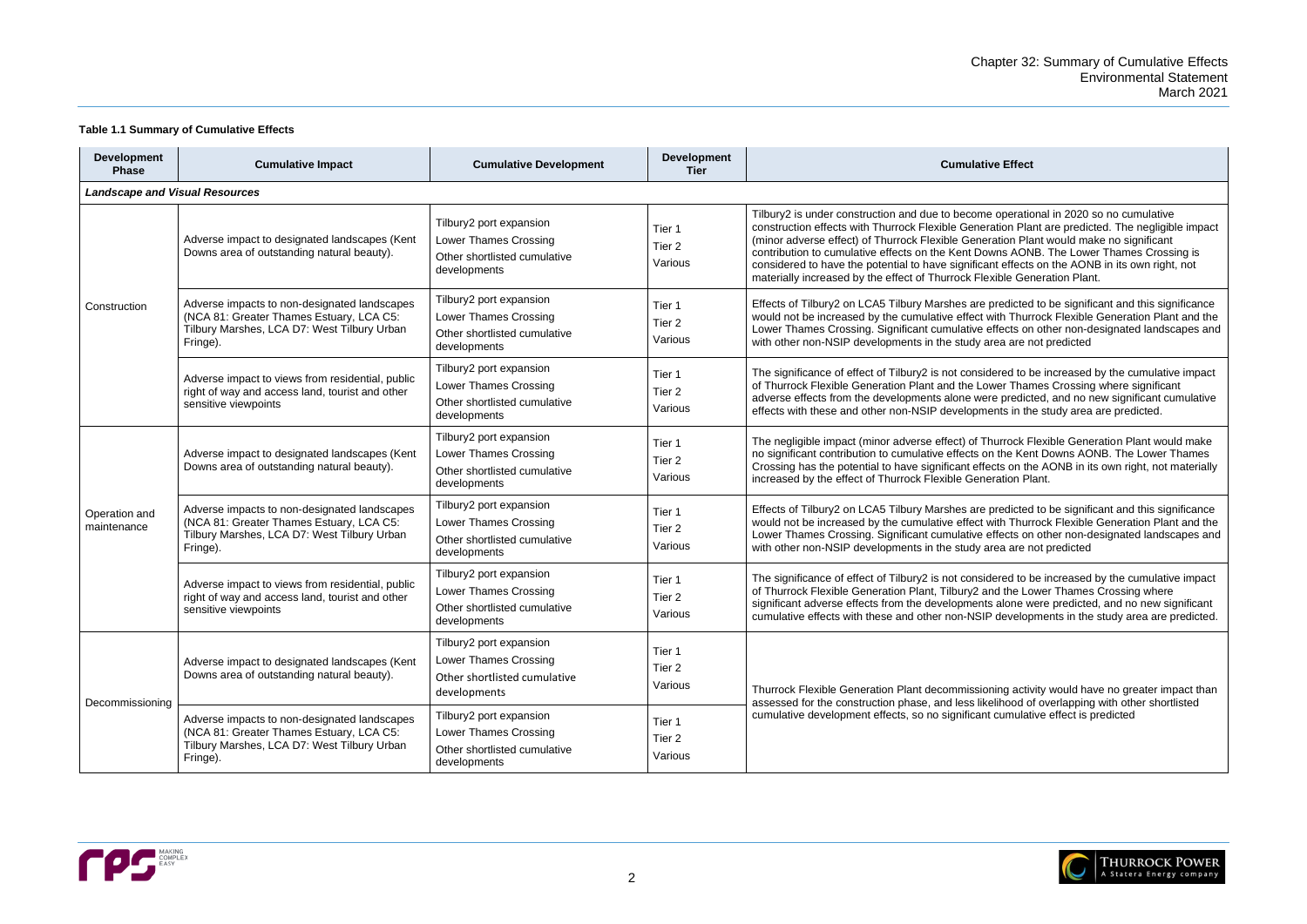ning activity would have no greater impact than elihood of overlapping with other shortlisted cumulative effect is predicted

appropriately investigate, assess and al buried archaeological resource through on for Archaeological Mitigation was submitted ing for the Lower Thames Crossing. Both buried archaeological remains, where such are me of archaeological investigation and offset ord. These effects occur at different places. The ted to exceed the level of significance as lexible Generation Plant does not increase the

neration Plant were to overlap with Tilbury2 and tion of Tilbury Power Station), which is unlikely, Plant would not be material and the significance emain unchanged. The significance of effect of cumulative impact of Thurrock Flexible g where significant adverse effects from the significant cumulative effects with these and are predicted.

inificant effects may occur; however, the it would not materially increase the significance

rock Flexible Generation Plant affects lower ould have likely significant effects on higher ade 3a land (i.e. best and most versatile land). no material contribution to the cumulative loss of of effect reported in Volume 3, Chapter 8 would

ated with Thurrock Flexible Generation Plant is ly for significant effects on farm holdings to arise se sites. However, the The Lower Thames ant adverseeffects on farm assets to occur as a rible Generation Plant would make no material he Lower Thames Crossing and the ter 8 would therefore remain unchanged.

Thames Crossing will require exchange land Act 2006, therefore no net loss of common cumulative effects on this resource are



| <b>Development</b><br><b>Phase</b> | <b>Cumulative Impact</b>                                                                                                    | <b>Cumulative Development</b>                                                                                                                                             | <b>Development</b><br><b>Tier</b>               | <b>Cumulative Effect</b>                                                                                                                                                                                                                                                                                                                                                                                                                                                                                                                                                                            |  |  |
|------------------------------------|-----------------------------------------------------------------------------------------------------------------------------|---------------------------------------------------------------------------------------------------------------------------------------------------------------------------|-------------------------------------------------|-----------------------------------------------------------------------------------------------------------------------------------------------------------------------------------------------------------------------------------------------------------------------------------------------------------------------------------------------------------------------------------------------------------------------------------------------------------------------------------------------------------------------------------------------------------------------------------------------------|--|--|
|                                    | Adverse impact to views from residential, public<br>right of way and access land, tourist and other<br>sensitive viewpoints | Tilbury2 port expansion<br><b>Lower Thames Crossing</b><br>Other shortlisted cumulative<br>developments                                                                   | Tier 1<br>Tier <sub>2</sub><br>Various          | Thurrock Flexible Generation Plant decommissioning activ<br>assessed for the construction phase, and less likelihood o<br>cumulative development effects, so no significant cumulat                                                                                                                                                                                                                                                                                                                                                                                                                 |  |  |
| <b>Historic Environment</b>        |                                                                                                                             |                                                                                                                                                                           |                                                 |                                                                                                                                                                                                                                                                                                                                                                                                                                                                                                                                                                                                     |  |  |
| Construction                       | Adverse impact to below ground archaeology                                                                                  | Tilbury2 port expansion<br>Lower Thames Crossing<br>Demolition of Tilbury B power station<br>Residential and mixed-use developments<br>expanding Linford and East Tilbury | Tier 1<br>Tier <sub>2</sub><br>Tier 1<br>Tier 1 | There is a requirement for other developments to appropri<br>remediate any impacts to the known and potential buried a<br>offsetting works. A Written Scheme of Investigation for Ard<br>as part of Tilbury2 and investigative work is ongoing for th<br>schemes will have significant adverse effects on buried ar<br>present, and these would be mitigated via a scheme of ard<br>through design measures or preservation by record. These<br>potential cumulative effect is therefore not expected to exc<br>reported in Volume 3, Chapter 7. The Thurrock Flexible G<br>significance of effect. |  |  |
|                                    | Adverse impacts to settings of heritage assets<br>and on the historic landscape                                             | Tilbury2 port expansion<br>Lower Thames Crossing<br>Demolition of Tilbury power station<br>Residential and mixed-use developments<br>expanding Linford and East Tilbury   | Tier 1<br>Tier <sub>2</sub><br>Tier 1           | If the construction phase of Thurrock Flexible Generation<br>Lower Thames Crossing (and any further demolition of Till<br>the contribution of Thurrock Flexible Generation Plant wou<br>of effect reported in Volume 3, Chapter 7 would remain un<br>Tilbury2 is not considered to be increased by the cumulati<br>Generation Plant and the Lower Thames Crossing where<br>developments alone were predicted, and no new significal<br>other non-NSIP developments in the study area are predio                                                                                                     |  |  |
| Operation and<br>maintenance       |                                                                                                                             | Tilbury2 port expansion<br><b>Lower Thames Crossing</b><br>Residential and mixed-use developments<br>expanding Linford and East Tilbury                                   | Tier 1<br>Tier <sub>2</sub><br>Tier 1           | Potential adverse cumulative impacts causing significant e<br>contribution of Thurrock Flexible Generation Plant would r<br>of effect.                                                                                                                                                                                                                                                                                                                                                                                                                                                              |  |  |
|                                    | <b>Land Use, Agriculture and Socio-Economics</b>                                                                            |                                                                                                                                                                           |                                                 |                                                                                                                                                                                                                                                                                                                                                                                                                                                                                                                                                                                                     |  |  |
|                                    | Adverse impacts on agricultural land                                                                                        | <b>Lower Thames Crossing</b><br>Residential and mixed-use developments<br>expanding Linford and East Tilbury                                                              | Tier 2<br>Tier 1                                | The permanent loss of land associated with Thurrock Flex<br>quality grade 3b land. The other developments would have<br>quality "best and most versatile" Grade 2 and Grade 3a la<br>Thurrock Flexible Generation Plant would make no materi<br>best and most versatile land and the significance of effect<br>therefore remain the same.                                                                                                                                                                                                                                                           |  |  |
| Construction                       | Adverse impacts on farm holdings                                                                                            | <b>Lower Thames Crossing</b><br>Residential and mixed-use developments<br>expanding Linford and East Tilbury                                                              | Tier <sub>2</sub><br>Tier 1                     | The effect on the two large farm holdings associated with<br>negligible. It is considered that it would be unlikely for sign<br>from the development of residential and mixed-use sites. I<br>Crossing PEIR identified the potential forsignificant adve<br>result of land take and severance Thurrock Flexible Gene<br>contribution to potential cumulative effects with the Lower<br>significance of effect reported in Volume 3, Chapter 8 wou                                                                                                                                                   |  |  |
|                                    | Adverse impact to Common Land (access land)                                                                                 | Lower Thames Crossing                                                                                                                                                     | Tier <sub>2</sub>                               | The loss of common land as a result of the Lower Thames<br>to be provided under Section 16 of the Commons Act 200<br>land is likely to occur. On this basis, no adverse cumulativ<br>anticipated to occur.                                                                                                                                                                                                                                                                                                                                                                                          |  |  |

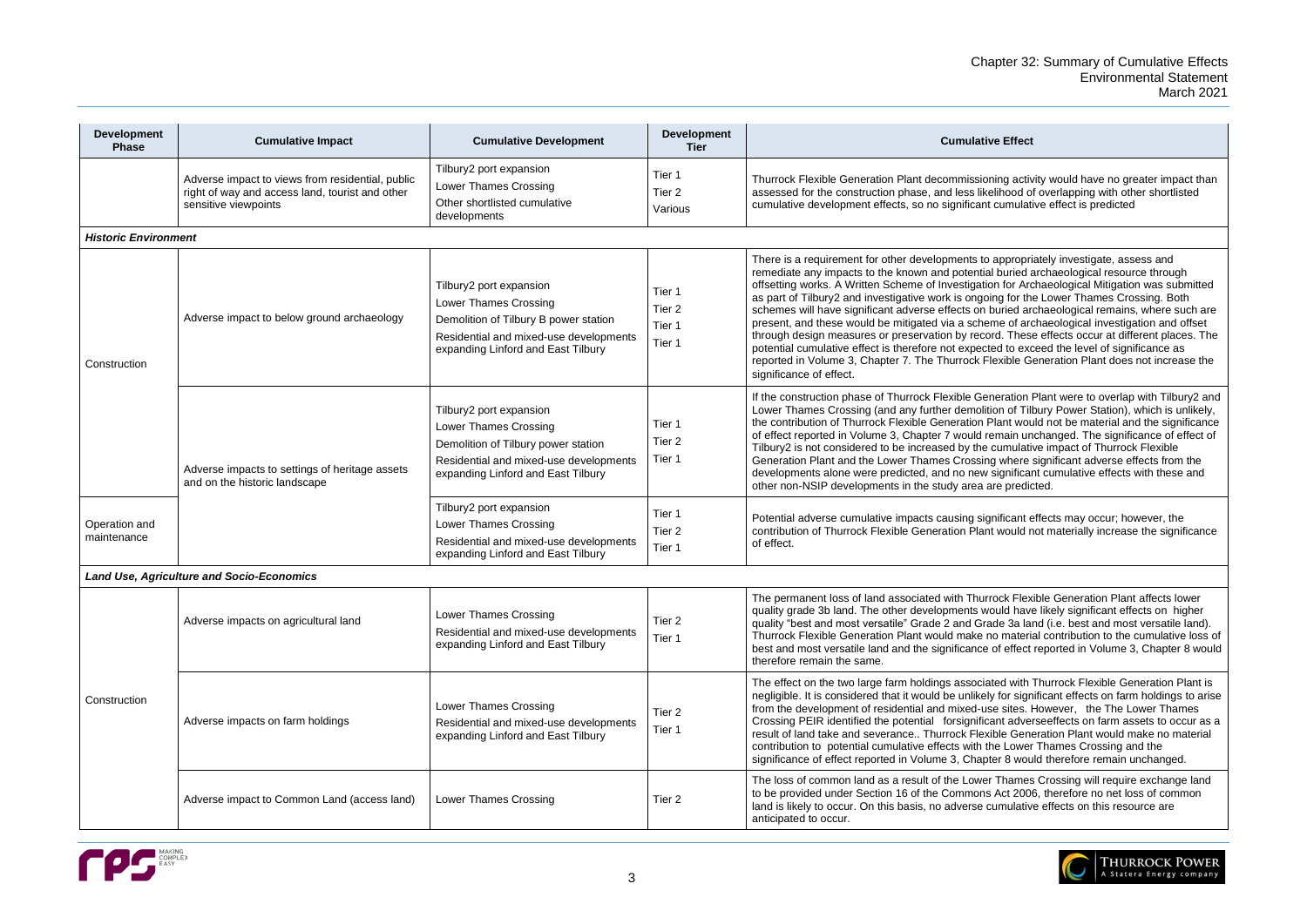Frequired during the construction of the Lower Ie routes (i.e. Thames Estuary Path, National ). However, with the implementation of the significance of any cumulative effect due to blant would be no greater than reported in

indicative route of the new PRoW on land There is potential for a cumulative impact as ss Land and the wider public rights of way gside Fort Road. However, in the context of the Land and accessibility, this is not considered to

e Generation Plant is likely to be lower than the iction timeframes overlap, the relatively lower onal construction labour and the mobility of the ive effect on availability of labour due to the nt would be negligible.

e majority of the LWS, which in the absence of d site and the invertebrate assemblage it ily comprises provision of offsite habitat.

potential for construction effects from habitat ce of information on the mitigation measures whether these effects would be significant for

ald not contribute to the direct cumulative effect for a cumulative effect from Thurrock Flexible hich also contribute to support of the reptiles and breeding birds. However, with the ely to exceed the level of significance reported

Estuary and Marshes SPA/Ramsar from ation by the HRA carried out for that project. struction of Thurrock Flexible Generation Plant.

potential for construction effects from loss of or with the Thames Estuary & Marshes SPA / of information on the mitigation measures whether these effects would be significant for

placement effects on wintering birds on the Flexible Generation Plant overlap with the ast for a greater duration if the construction

SPA species in the intertidal area of Zone G in ential effect arising from the construction phases adverse effect on integrity or the SPA/Ramsar.



| <b>Development</b><br><b>Phase</b> | <b>Cumulative Impact</b>                                                         | <b>Cumulative Development</b>                                                                                                           | <b>Development</b><br><b>Tier</b>     | <b>Cumulative Effect</b>                                                                                                                                                                                                                                                                                                                                                                                                                                                                                                                                                                                                                                                                                                                                                                                                                                                      |
|------------------------------------|----------------------------------------------------------------------------------|-----------------------------------------------------------------------------------------------------------------------------------------|---------------------------------------|-------------------------------------------------------------------------------------------------------------------------------------------------------------------------------------------------------------------------------------------------------------------------------------------------------------------------------------------------------------------------------------------------------------------------------------------------------------------------------------------------------------------------------------------------------------------------------------------------------------------------------------------------------------------------------------------------------------------------------------------------------------------------------------------------------------------------------------------------------------------------------|
| Construction                       | Adverse impacts on Public Rights of Way and<br>other linear recreational routes  | <b>Lower Thames Crossing</b>                                                                                                            | Tier <sub>2</sub>                     | The development boundary and temporary areas required<br>Thames Crossing also impact on PRoW and cycle routes<br>Cycle Route 13 and Tilbury Green common land). Howeve<br>measures in the LTC PEIR, it is anticipated that the signifi<br>the contribution of Thurrock Flexible Generation plant wou<br>Volume 3, Chapter 8.<br>The restoration of land at Ash Fields includes the indicativ<br>adjacent to Thurrock Flexible Generation Plant. There is p<br>pedestrians would have to access areas of Access Land a<br>network by a longer route including walking alongside For<br>recreational routes in the area, the new Common Land an<br>be a significant cumulative effect.                                                                                                                                                                                          |
|                                    | Adverse impacts on construction employment                                       | <b>NSIP</b> schemes                                                                                                                     | Tier 1 and 2                          | Construction labour demand for Thurrock Flexible Genera<br>other NSIP schemes. In the cases where construction time<br>construction demands, the pool of local and regional cons<br>construction workforce are such that the cumulative effect<br>contribution of Thurrock Flexible Generation Plant would b                                                                                                                                                                                                                                                                                                                                                                                                                                                                                                                                                                  |
| <b>Ecology</b>                     |                                                                                  |                                                                                                                                         |                                       |                                                                                                                                                                                                                                                                                                                                                                                                                                                                                                                                                                                                                                                                                                                                                                                                                                                                               |
|                                    | Adverse impact to Lytag Brownfield Local Wildlife<br>Site (LWS)                  | Tilbury2 port expansion<br><b>Lower Thames Crossing</b>                                                                                 | Tier 1<br>Tier <sub>2</sub>           | Construction of Tilbury2 resulted in the loss of the majority<br>mitigation is a significant effect on this designated site and<br>supports. Mitigation proposed for Tilbury2 primarily compr<br>The Lower Thames Crossing PEIR identified the potential<br>loss on terrestrial invertebrates, but in the absence of infor<br>proposed for the LTC in the PEIR it is not known whether<br>this project.<br>Although Thurrock Flexible Generation Plant would not co<br>on the habitats within the LWS, there is potential for a cum<br>Generation Plant on habitats outside the LWS which also<br>invertebrate assemblage and the populations of reptiles a<br>mitigation provided, the cumulative effect is unlikely to exc<br>in Volume 3, Chapter 9.                                                                                                                       |
| Construction                       | Adverse impact to Thames Estuary and Marshes<br>Special Protection Area / Ramsar | Tilbury2 port expansion<br><b>Lower Thames Crossing</b><br>Residential and mixed-use developments<br>expanding Linford and East Tilbury | Tier 1<br>Tier <sub>2</sub><br>Tier 1 | No significant effects on integrity of the Thames Estuary a<br>Tilbury2 were identified either alone or in-combination by t<br>Construction of Tilbury2 will not overlap with construction<br>The Lower Thames Crossing PEIR identified the potential<br>disturbance to functionally linked land associated with the<br>Ramsar during construction, but in the absence of informa<br>proposed for the LTC in the PEIR it is not known whether<br>this project.<br>There is potential for greater disturbance and displacemer<br>foreshore if the construction phases of Thurrock Flexible O<br>Lower Thames Crossing, or for these effects to last for a g<br>programmes are sequential.<br>However, given the sporadic to occasional use of SPA spe<br>the vicinity of the proposed causeway, any sequential effe<br>of the two schemes is not considered to have an adverse |

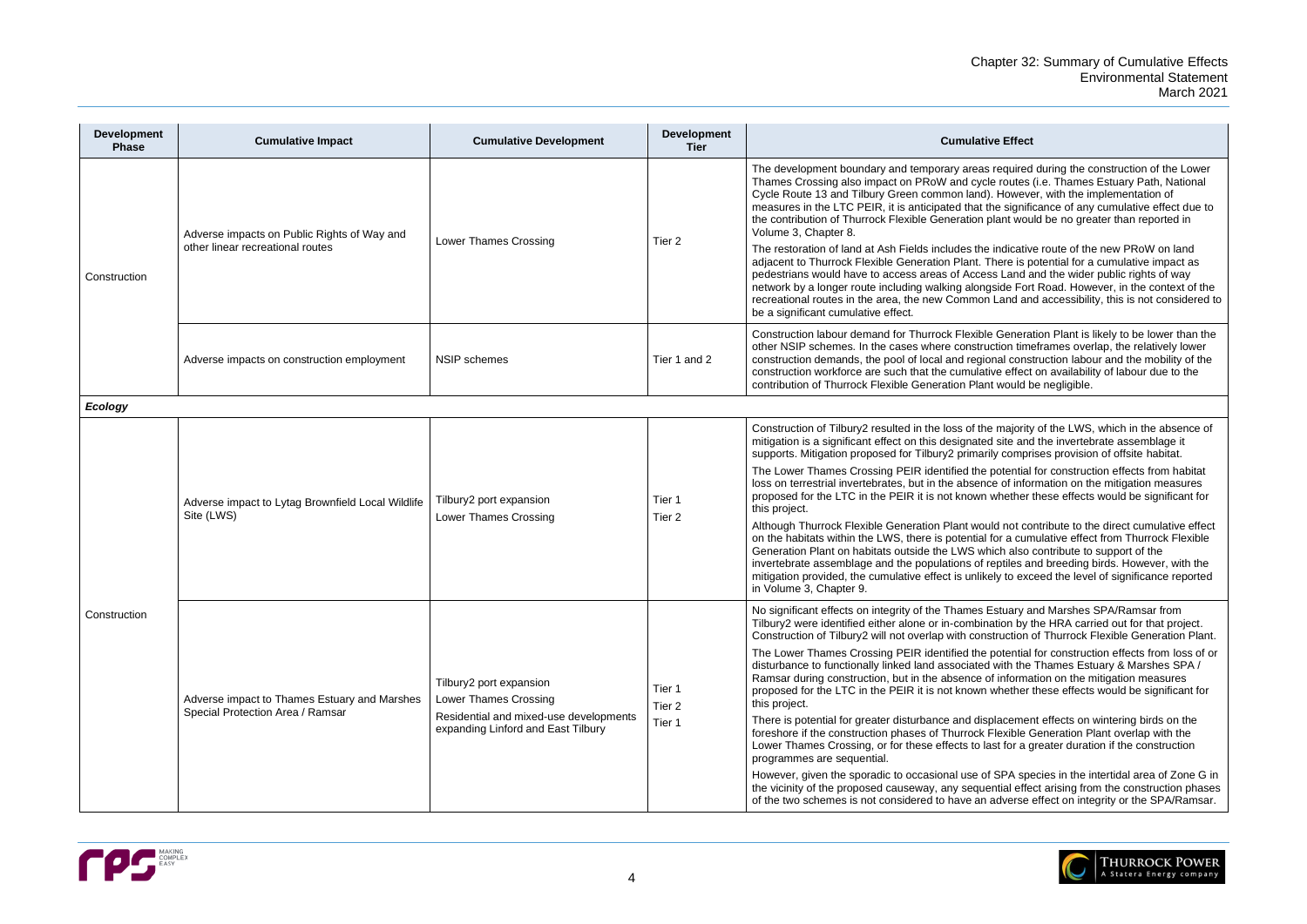Flexible Generation Plant include creation of s permanent losses from construction within the here is potential for cumulative effects on these

Dotential for construction effects from habitat le absence of information on the mitigation not known whether these effects would be

Thurrock Flexible Generation Plant include than equals permanent losses from habitats that support reptiles, water voles, ered that there is potential for cumulative effects

potential for construction effects from bsence of information on the mitigation not known whether these effects would be

ntribute additional fragmentation effects over er Thames Crossing.

rds associated with the SPA due to construction nt, as they do not occur in significant numbers ruction site.

potential for operational effects from bence of information on the mitigation not known whether these effects would be

ntribute additional fragmentation effects over er Thames Crossing.

iects of a magnitude or significance greater than Plant alone, i.e. not significant.

not predict any significant effects resulting from construction of Thurrock Flexible Generation eration Plant construction traffic to cumulative If is predicted to be negligible and no significant le to Thurrock Flexible Generation Plant are



| <b>Development</b><br><b>Phase</b> | <b>Cumulative Impact</b>                                                                                               | <b>Cumulative Development</b>                                                                                                           | <b>Development</b><br><b>Tier</b> | <b>Cumulative Effect</b>                                                                                                                                                                                                                                                                                                                                                                                                                                                                         |
|------------------------------------|------------------------------------------------------------------------------------------------------------------------|-----------------------------------------------------------------------------------------------------------------------------------------|-----------------------------------|--------------------------------------------------------------------------------------------------------------------------------------------------------------------------------------------------------------------------------------------------------------------------------------------------------------------------------------------------------------------------------------------------------------------------------------------------------------------------------------------------|
|                                    | Adverse impact to grassland and ditch habitat                                                                          | Tilbury2 port expansion<br><b>Lower Thames Crossing</b><br>Residential and mixed-use developments<br>expanding Linford and East Tilbury | Tier 1<br>Tier 2<br>Tier 1        | Given that the mitigation proposals for Thurrock Flexible G<br>grassland and ditch habitat that more than equals perman<br>main development site, it is not considered that there is po<br>habitat types.                                                                                                                                                                                                                                                                                        |
|                                    | Adverse impact to reptiles, water voles,<br>invertebrates and breeding birds                                           | Tilbury2 port expansion<br>Lower Thames Crossing<br>Residential and mixed-use developments<br>expanding Linford and East Tilbury        | Tier 1<br>Tier 2<br>Tier 1        | The Lower Thames Crossing PEIR identified the potential<br>loss and mortality on a range of species but in the absenc<br>measures proposed for the LTC in the PEIR it is not know<br>significant for this project.<br>However, given that the mitigation proposals for Thurrock<br>creation of grassland and ditch habitat that more than equ<br>construction within the main development site of habitats t<br>invertebrates and breeding birds, it is not considered that<br>on these species. |
|                                    | Adverse impact of cumulative projects resulting<br>in greater fragmentation of populations of<br>protected species     | Lower Thames Crossing                                                                                                                   | Tier 2                            | The Lower Thames Crossing PEIR identified the potential<br>fragmentation on a range of species but in the absence of<br>measures proposed for the LTC in the PEIR it is not know<br>significant for this project.<br>Thurrock Flexible Generation Plant would not contribute a<br>and above those due to the presence of the Lower Thame                                                                                                                                                         |
| Construction                       | Adverse impact to arable land functionally linked<br>by bird species with the Thames Estuary and<br>Marshes SPA/Ramsar | Tilbury2 port expansion<br>Lower Thames Crossing                                                                                        | Tier 1<br>Tier <sub>2</sub>       | There is no potential for cumulative effects on birds assoc<br>and use of the Thurrock Flexible Generation Plant, as the<br>within the zone of influence of the onshore construction sit                                                                                                                                                                                                                                                                                                         |
| Operation                          | Adverse impact of cumulative projects resulting<br>in greater fragmentation of populations of<br>protected species     |                                                                                                                                         |                                   | The Lower Thames Crossing PEIR identified the potential<br>fragmentation on a range of species but in the absence of<br>measures proposed for the LTC in the PEIR it is not know<br>significant for this project.<br>Thurrock Flexible Generation Plant would not contribute a<br>and above those due to the presence of the Lower Thame                                                                                                                                                         |
| Decommissioning                    | Adverse impact to species through additional<br>disturbance                                                            | Tilbury2 port expansion<br><b>Lower Thames Crossing</b>                                                                                 | Tier 1<br>Tier <sub>2</sub>       | It is not considered that this would give rise to effects of a<br>that assessed for Thurrock Flexible Generation Plant alon                                                                                                                                                                                                                                                                                                                                                                      |
| <b>Traffic and Transport</b>       |                                                                                                                        |                                                                                                                                         |                                   |                                                                                                                                                                                                                                                                                                                                                                                                                                                                                                  |
| Construction                       | Adverse impact to driver delay, severance of<br>routes, pedestrian delay or accidents and road<br>safety               | Tilbury2 port expansion<br>Lower Thames Crossing<br>Other cumulative developments                                                       | Tier 1<br>Tier 2<br>various       | The cumulative development schemes' ESs did not predic<br>cumulative traffic flows during the future years for construc<br>Plant. The contribution of Thurrock Flexible Generation P<br>traffic flows from developments including Tilbury2 is predio<br>cumulative effects on the assessed road links due to Thur<br>predicted.                                                                                                                                                                  |

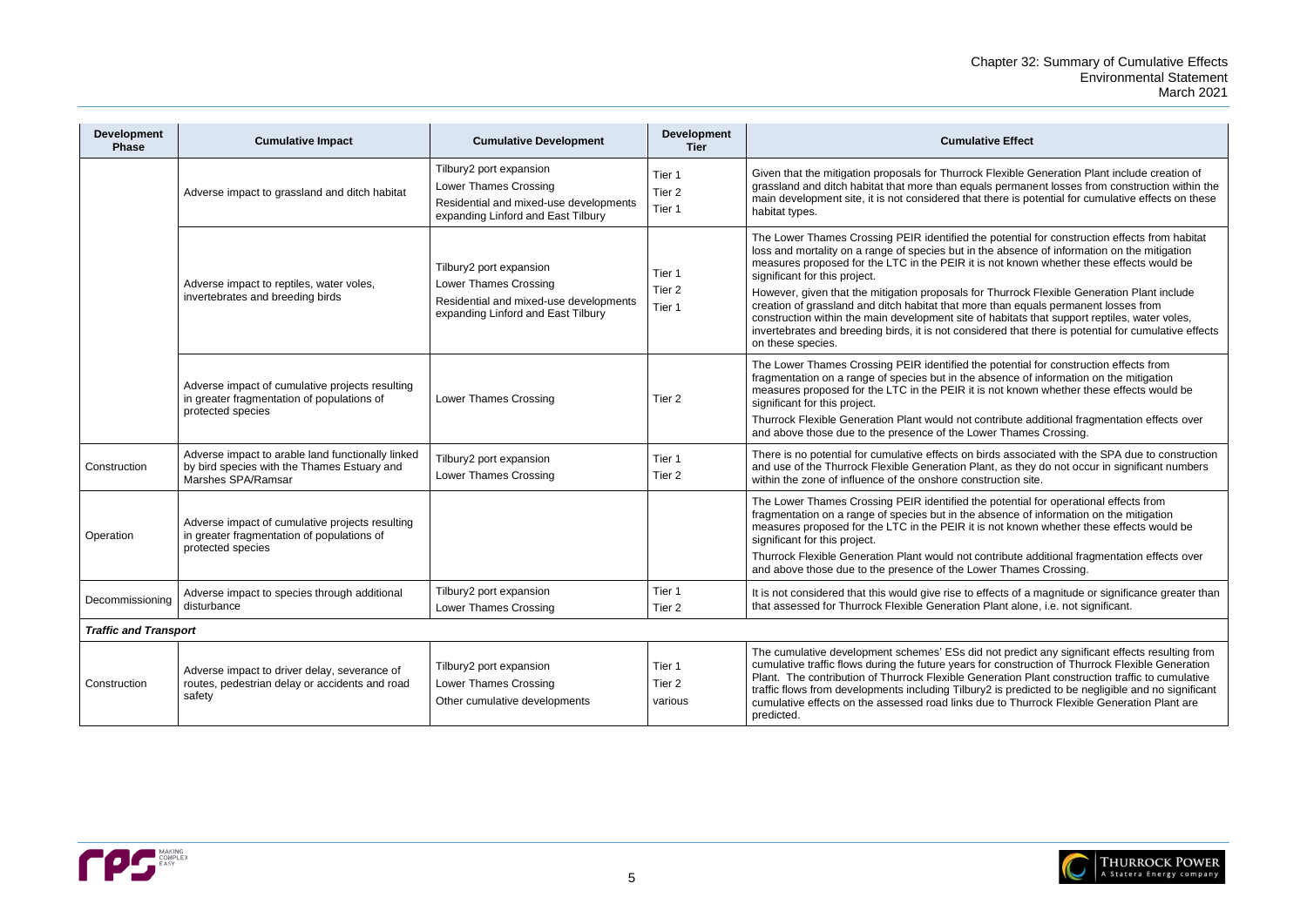| ve Effect |
|-----------|
|           |

ruction activities have the potential to give rise in Tilbury overlooking the proposed road and ptors in the vicinity, but which were not ent levels. Tilbury2 construction and Thurrock combination therefore have the potential to ptors in the vicinity of Byron Gardens, however .<br>ike a material contribution to this effect and this

of the Lower Thames Crossing is anticipated to d receptors, which would give rise to a i combination with the construction of Thurrock e moderate or major at the most affected Plant would not make a material contribution to

chemes that share zones of impact with the adjacent to the application boundary. The only all schemes are those in the vicinity of Havers to quantitatively assess the magnitude of it cumulative impact occur, Thurrock Flexible ontribution to this effect.

ruction activities have the potential to give rise in Tilbury overlooking the proposed road and ptors in the vicinity but which were not ent levels. Tilbury2 construction phase and hase in combination have the potential to cause n the vicinity of Byron Gardens giving rise to an ration Plant would not make a material

er of significant adverse effects during the Flexible Generation Plant operational phases in erse impact at medium sensitivity receptors in ificant adverse effect, however Thurrock erial contribution to this effect.

of the Lower Thames Crossing is anticipated to d receptors, which would give rise to a Lower Thames Crossing were to overlap with ration Plant, it is considered likely that rse impacts are also predicted to occur during the Lower Thames Crossing is expected to contribution of Thurrock Flexible Generation ase the significance of effect.

acted cumulatively by smaller schemes are ufficient information available to quantitatively ver, should any significant cumulative impact kely to make a material contribution to this



| <b>Development</b><br><b>Phase</b> | <b>Cumulative Impact</b>                                       | <b>Cumulative Development</b> | <b>Development</b><br><b>Tier</b> | <b>Cumulative Effect</b>                                                                                                                                                                                                                                                                                                                                                                                                                                                                                      |
|------------------------------------|----------------------------------------------------------------|-------------------------------|-----------------------------------|---------------------------------------------------------------------------------------------------------------------------------------------------------------------------------------------------------------------------------------------------------------------------------------------------------------------------------------------------------------------------------------------------------------------------------------------------------------------------------------------------------------|
| <b>Noise and Vibration</b>         |                                                                |                               |                                   |                                                                                                                                                                                                                                                                                                                                                                                                                                                                                                               |
|                                    |                                                                | Tilbury2 port expansion       | Tier 1                            | Tilbury2 port expansion ES concludes that construction ad<br>to temporary direct, adverse effects at receptors in Tilbury<br>rail links, such as Byron Gardens and other receptors in th<br>considered significant due to high baseline ambient levels<br>Flexible Generation Plant construction phases in combina<br>cause adverse effects at medium sensitivity receptors in th<br>Thurrock Flexible Generation Plant would not make a mat<br>effect is not considered significant.                         |
| Construction                       | Adverse impact of construction noise to sensitive<br>receptors | Lower Thames Crossing         | Tier 2                            | The impact due to the construction or operation of the Lov<br>be at least moderate to major at the most affected recepto<br>significant effect. The Lower Thames Crossing in combina<br>Flexible Generation Plant is anticipated to also be modera<br>receptors, however Thurrock Flexible Generation Plant wo<br>this significant effect.                                                                                                                                                                    |
|                                    |                                                                | Smaller cumulative schemes    | Various                           | There are a number of other smaller proposed schemes th<br>Thurrock Flexible Generation Plant, including two adjacen<br>receptors which are predicted to be impacted by all schem<br>lodge. There is insufficient information available to quantita<br>cumulative noise, however, should any significant cumulat<br>Generation Plant is unlikely to make a material contributio                                                                                                                               |
|                                    |                                                                | Tilbury2 port expansion       | Tier 1                            | Tilbury2 port expansion ES concludes that construction ac<br>to temporary direct, adverse effects at receptors in Tilbury<br>rail links, such as Byron Gardens and other receptors in th<br>considered significant due to high baseline ambient levels<br>Thurrock Flexible Generation Plant operational phase in c<br>adverse impact at medium sensitivity receptors in the vicir<br>adverse effect, however Thurrock Flexible Generation Pla<br>contribution to this effect.                                |
| Operation and                      | Adverse impact of operational noise to sensitive<br>receptors  |                               |                                   | Tilbury2 port expansion ES also reports a number of signi<br>operation of the scheme. Tilbury2 and Thurrock Flexible G<br>combination also have the potential to cause adverse imp.<br>the vicinity of Byron Gardens giving rise to a significant ad<br>Flexible Generation Plant would not make a material contr                                                                                                                                                                                             |
| maintenance                        |                                                                | <b>Lower Thames Crossing</b>  | Tier <sub>2</sub>                 | The impact due to the construction or operation of the Lov<br>be at least moderate to major at the most affected recepto<br>significant effect. If the construction phase of the Lower Th<br>the operational phase of Thurrock Flexible Generation Pla<br>significant impacts would occur. Significant adverse impac<br>the overlap of the operational phases. However, the Lowe<br>dominate the future sound environment and the contributio<br>Plant is not predicted to cause or materially increase the s |
|                                    |                                                                | Smaller cumulative schemes    | Various                           | The only receptors which are predicted to be impacted cui<br>those in the vicinity of Havers lodge. There is insufficient in<br>assess the magnitude of cumulative noise, however, shou<br>occur, Thurrock Flexible Generation Plant is unlikely to ma<br>effect.                                                                                                                                                                                                                                             |

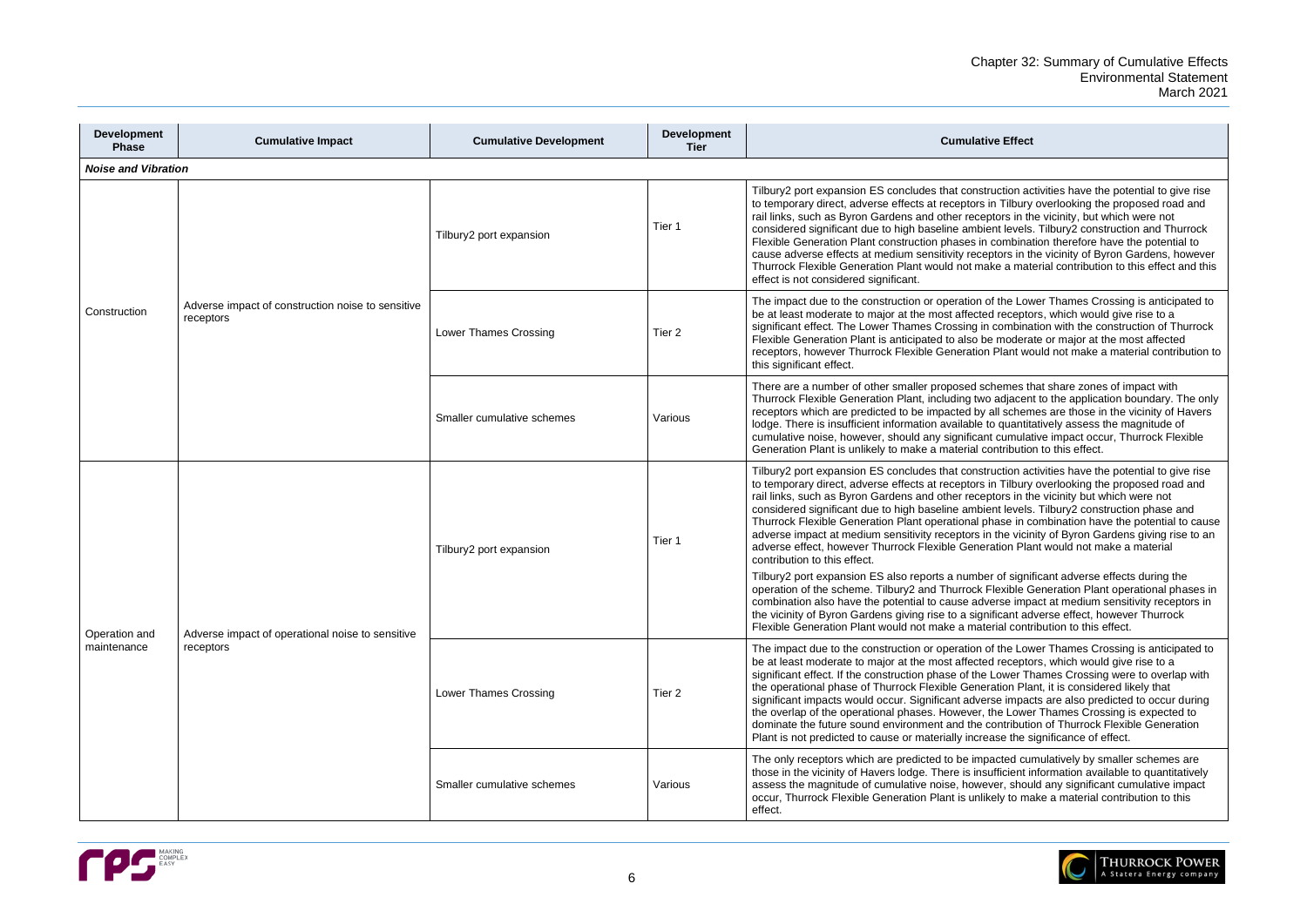imilar to those predicted during construction. As is unlikely to result in significant cumulative

imilar to those predicted during construction.

### tion of good practice dust management

oncentrations at human-health receptors are objectives except at West Street in Gravesend, ed with or without the effect of Thurrock Flexible arge part due to existing baseline concentration. potentially significant with or without the  $\overline{30}$ , based on conservative assumptions, the Gravesham are expected to be below the air extemulative effect of all development would this location.

s at human-health receptors are predicted to all receptors. On that basis the cumulative

I in Chapter 25), the following cumulative effects as they may result in potentially significant

designated sites.

**I Marshes SPA, Hangmans Woodland and** es SSSI, West Thurrock Lagoon and Marshes SSSI.

ed Marshes SPA, Mucking Flats and Marshes SSSI.

and Marshes SPA, Canvey Wick SSSI, Holehaven SSI, Pitsea Marsh SSSI, South Thames Estuary and SSSSI.

ock FGP with other cumulative developments air quality effects on designated habitat sites are

### tion of good practice dust management



| <b>Development</b><br><b>Phase</b> | <b>Cumulative Impact</b>                                                                                             | <b>Cumulative Development</b>                                                                                                    | <b>Development</b><br><b>Tier</b>      | <b>Cumulative Effect</b>                                                                                                                                                                                                                                                                                                                                                                                                                                                                                                                                                                                                                                                                                                                          |
|------------------------------------|----------------------------------------------------------------------------------------------------------------------|----------------------------------------------------------------------------------------------------------------------------------|----------------------------------------|---------------------------------------------------------------------------------------------------------------------------------------------------------------------------------------------------------------------------------------------------------------------------------------------------------------------------------------------------------------------------------------------------------------------------------------------------------------------------------------------------------------------------------------------------------------------------------------------------------------------------------------------------------------------------------------------------------------------------------------------------|
| Decommissioning                    | Adverse impact of decommissioning noise to<br>sensitive receptors                                                    | Tilbury2 port expansion                                                                                                          | Tier 1                                 | Decommissioning effects are considered to be similar to th<br>such, it is considered that the decommissioning is unlikely<br>noise effects at affected noise sensitive receptors.                                                                                                                                                                                                                                                                                                                                                                                                                                                                                                                                                                 |
|                                    |                                                                                                                      | Lower Thames Crossing                                                                                                            | Tier <sub>2</sub>                      | Decommissioning effects are considered to be similar to th                                                                                                                                                                                                                                                                                                                                                                                                                                                                                                                                                                                                                                                                                        |
| <b>Air Quality</b>                 |                                                                                                                      |                                                                                                                                  |                                        |                                                                                                                                                                                                                                                                                                                                                                                                                                                                                                                                                                                                                                                                                                                                                   |
| Construction                       | Adverse impact of dust                                                                                               | Tilbury2 port expansion<br>Lower Thames Crossing<br>Residential and mixed-use developments<br>expanding Linford and East Tilbury | Tier 1<br>Tier <sub>2</sub><br>Tier 1  | No significant cumulative effect with implementation of good<br>measures.                                                                                                                                                                                                                                                                                                                                                                                                                                                                                                                                                                                                                                                                         |
|                                    | Adverse impact of NO <sub>2</sub> concentrations long-term                                                           |                                                                                                                                  |                                        | The cumulative annual mean nitrogen dioxide concentration<br>predicted to remain within the relevant air quality objective<br>where the air quality objective would be exceeded with or                                                                                                                                                                                                                                                                                                                                                                                                                                                                                                                                                           |
|                                    | Adverse impact of NO <sub>2</sub> concentrations short-term                                                          | Tilbury2 port expansion<br>Lower Thames Crossing<br>Other cumulative developments                                                | Tier 1<br>Tier <sub>2</sub><br>various | Generation Plant in the opening year. This is in large part<br>On that basis the cumulative effect is likely to be potential<br>Thurrock FGP. Appendix 12.6 shows that by 2030, based<br>cumulative NO <sub>2</sub> concentrations at West Street in Gravesha<br>quality objective. It is considered unlikely that the cumulati<br>delay compliance with the air quality objective at this locat<br>The cumulative hourly-mean NO <sub>2</sub> concentrations at humar<br>remain within the relevant air quality objective at all recept                                                                                                                                                                                                          |
| Operation and<br>maintenance       | Adverse impact of NO <sub>x</sub> concentrations, nutrient<br>nitrogen deposition rates and acid deposition<br>rates |                                                                                                                                  |                                        | effects are not considered to be significant.<br>In line with Natural England guidance (as set out in Chapte<br>were not included in the cumulative assessment as they m<br>effects in isolation.<br>Lower Thames Crossing and Tilbury 2 - All designated<br>Tilbury Green Power - Thames Estuary and Marshes &<br>Deneholes SSSI, Mucking Flats and Marshes SSSI, W<br>Tilbury Peak Reserve - Thames Estuary and Marshes<br>Gateway Energy Centre - Thames Estuary and Marsh<br>Creek SSSI, Mucking Flats and Marshes SSSI, Pitsea<br>Marshes SSSI, Vange and Fobbing Marshes SSSI.<br>When considering the cumulative effects of the Thurrock FGP w<br>(except those listed above), no significant cumulative air quality<br>expected to arise. |
| Decommissioning                    | Adverse impact of dust                                                                                               | Tilbury2 port expansion<br>Lower Thames Crossing<br>Residential and mixed-use developments<br>expanding Linford and East Tilbury | Tier 1<br>Tier 2<br>Tier 1             | No significant cumulative effect with implementation of good<br>measures.                                                                                                                                                                                                                                                                                                                                                                                                                                                                                                                                                                                                                                                                         |

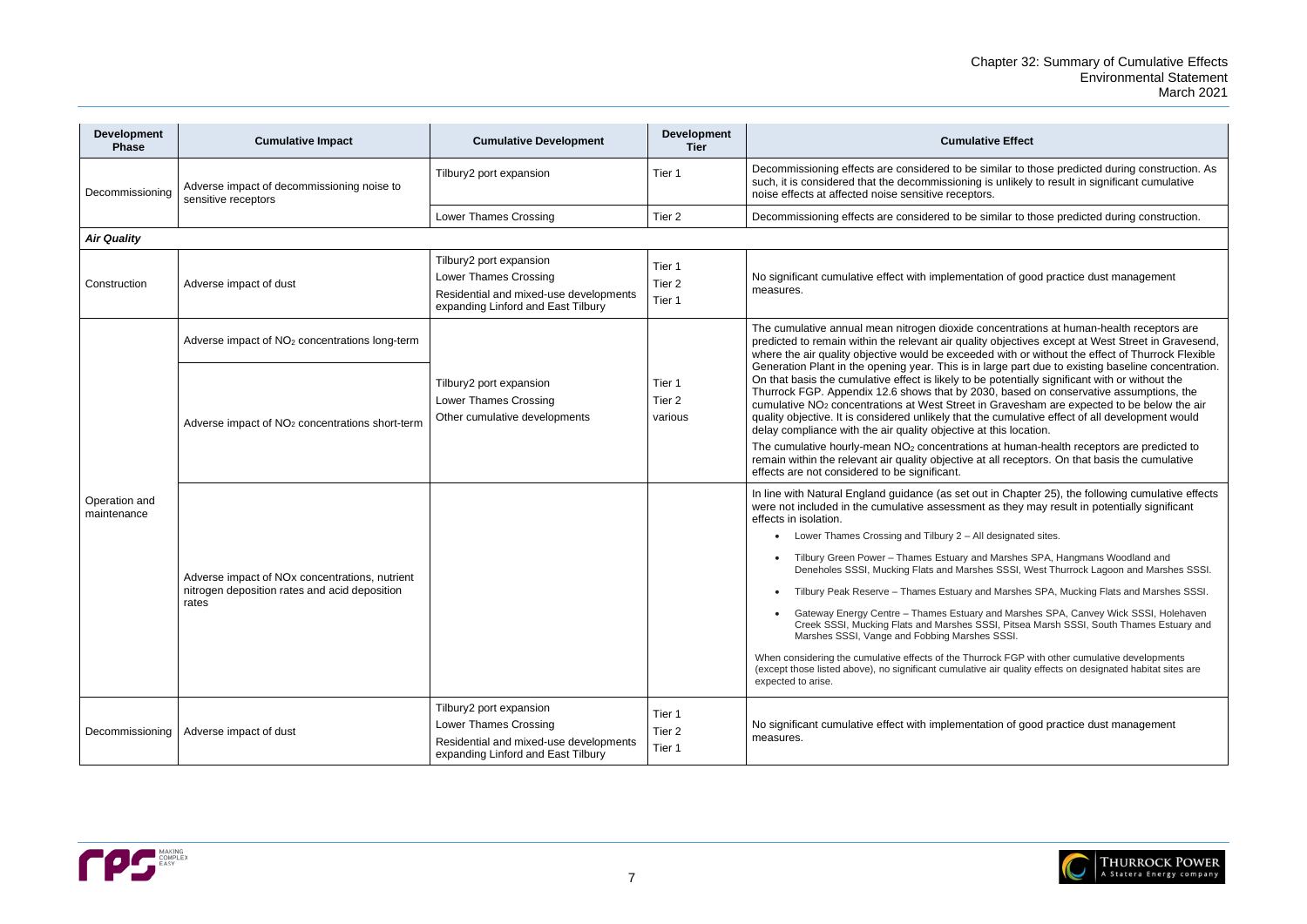alitative terms for the severity of effects but ered to be significant or not. As a result, it is is significant. During construction, moderate ise of the road/rail infrastructure corridor and on noderate adverse effects on health are ork and operation of the Tilbury2 site.

t with Tilbury2 by Thurrock Flexible Generation nd new exceedances of air quality standards . No significant adverse cumulative impact on is therefore predicted.

for the Lower Thames Crossing or proposed the same basis, it is anticipated that there tive effect with the Lower Thames Crossing or addition, it is unlikely that the increase in alting from proposed residential and mixed-use would be sufficient to quantify any change in er number of people exposed to environmental

ial effects on health are predicted due to ive effect on the basis that construction ealth benefits on an individual level rather than health impacts is available for the Lower ise developments. As such, on the same basis, contribution to the cumulative effect with the mixed-use developments.

effects on health are predicted due to ive effect as Thurrock Flexible Generation nd mainly remote-based.

able for the Lower Thames Crossing or pwever, minimal direct employment eration of these developments. As such, it is ribution to the cumulative effect with the Lower Ise developments.

ommissioning timescales is unlikely.

de. Consequently, cumulative effects due to impact of GHGs as a receptor, and so mass as a cumulative and so m ass of GHGs as a high sensitivity receptor in issions from other energy generation sources.

flood risk is predicted as all developments are in and safe storage of any potentially-polluting



| <b>Development</b><br><b>Phase</b> | <b>Cumulative Impact</b>                                                    | <b>Cumulative Development</b>                                                                     | <b>Development</b><br><b>Tier</b>      | <b>Cumulative Effect</b>                                                                                                                                                                                                                                                                                                                                                                                                                                                                                                                                                                      |
|------------------------------------|-----------------------------------------------------------------------------|---------------------------------------------------------------------------------------------------|----------------------------------------|-----------------------------------------------------------------------------------------------------------------------------------------------------------------------------------------------------------------------------------------------------------------------------------------------------------------------------------------------------------------------------------------------------------------------------------------------------------------------------------------------------------------------------------------------------------------------------------------------|
| <b>Human Health</b>                |                                                                             |                                                                                                   |                                        |                                                                                                                                                                                                                                                                                                                                                                                                                                                                                                                                                                                               |
| Construction                       |                                                                             |                                                                                                   |                                        | The Tilbury2 health section of the ES provides qualitative<br>does not specify whether such effects are considered to b                                                                                                                                                                                                                                                                                                                                                                                                                                                                       |
| Operation and<br>maintenance       |                                                                             |                                                                                                   |                                        | assumed that a moderate effect in the Tilbury2 ES is signi<br>adverse effects on health are predicted due to noise of the<br>open space and active travel. During operation, moderate<br>predicted due to noise on the wider highway network and                                                                                                                                                                                                                                                                                                                                              |
|                                    | Adverse impact to human health via changes in<br>environmental pathways     | Tilbury2 port expansion<br><b>Lower Thames Crossing</b><br>Residential and mixed-use developments | Tier 1<br>Tier <sub>2</sub>            | No significant contribution to the cumulative effect with Till<br>Plant is predicted for traffic and noise changes, and new e<br>set to be protective of health would not be caused. No sign<br>health due to Thurrock Flexible Generation Plant is therefore                                                                                                                                                                                                                                                                                                                                 |
| Decommissioning                    |                                                                             | expanding Linford and East Tilbury                                                                | Tier 1                                 | No detailed health impact information is available for the L<br>residential/mixed use developments. As such, on the sam<br>would be no significant contribution to the cumulative effect<br>proposed residential/mixed-use developments. In addition<br>number and proximity of the local population, resulting from<br>developments expanding Linford and East Tilbury, would I<br>local community health outcomes (due to a greater numbe<br>changes).                                                                                                                                      |
| Construction                       |                                                                             |                                                                                                   |                                        | During construction of Tilbury2, moderate beneficial effect<br>employment opportunities. No significant cumulative effec<br>employment would only provide population and health ber<br>on a community level. No detailed information on health in<br>Thames Crossing or proposed residential/mixed use deve<br>it is anticipated that there would be no significant contribut<br>Lower Thames Crossing or proposed residential/mixed-us                                                                                                                                                       |
|                                    | Adverse or beneficial impact to human health via<br>socio-economic pathways | Tilbury2 port expansion<br><b>Lower Thames Crossing</b><br>Residential and mixed-use developments | Tier 1<br>Tier <sub>2</sub><br>Tier 1  | During operation of Tilbury2, moderate beneficial effects o<br>employment opportunities. No significant cumulative effec<br>Plant employment generation would be minimal and mainl                                                                                                                                                                                                                                                                                                                                                                                                            |
| Operation and<br>maintenance       |                                                                             | expanding Linford and East Tilbury                                                                |                                        | No detailed information on health impacts is available for t<br>proposed residential/mixed use developments. However, i<br>opportunities would be provided as part of the operation o<br>anticipated that there would be no significant contribution<br>Thames Crossing or proposed residential/mixed-use deve                                                                                                                                                                                                                                                                                |
| Decommissioning                    |                                                                             |                                                                                                   |                                        | No significant cumulative effect as overlap in decommission                                                                                                                                                                                                                                                                                                                                                                                                                                                                                                                                   |
| <b>Climate Change</b>              |                                                                             |                                                                                                   |                                        |                                                                                                                                                                                                                                                                                                                                                                                                                                                                                                                                                                                               |
|                                    |                                                                             |                                                                                                   |                                        | All developments which emit greenhouse gasses (GHGs) have the potential to impact the atmospheric mass of GHGs as a receptor, and so may have a cumulative impact on climate change. Con<br>other specific local development projects are not individually predicted but are taken into account when considering the impact of the proposed development by defining the atmospheric mass of G<br>Section 4 of Volume 3, Chapter 14: Climate Change. The net beneficial effect of the assessment of the proposed development takes account of cumulative changes in greenhouse gas emissions f |
| <b>Hydrology and Flood Risk</b>    |                                                                             |                                                                                                   |                                        |                                                                                                                                                                                                                                                                                                                                                                                                                                                                                                                                                                                               |
| Construction                       | Adverse impact on flood risk                                                | Tilbury2 port expansion<br>Lower Thames Crossing<br>Other cumulative developments                 | Tier 1<br>Tier <sub>2</sub><br>Various | No significant cumulative effect on hydrology and flood ris<br>required to provide appropriate flood risk mitigation and sa<br>materials.                                                                                                                                                                                                                                                                                                                                                                                                                                                     |

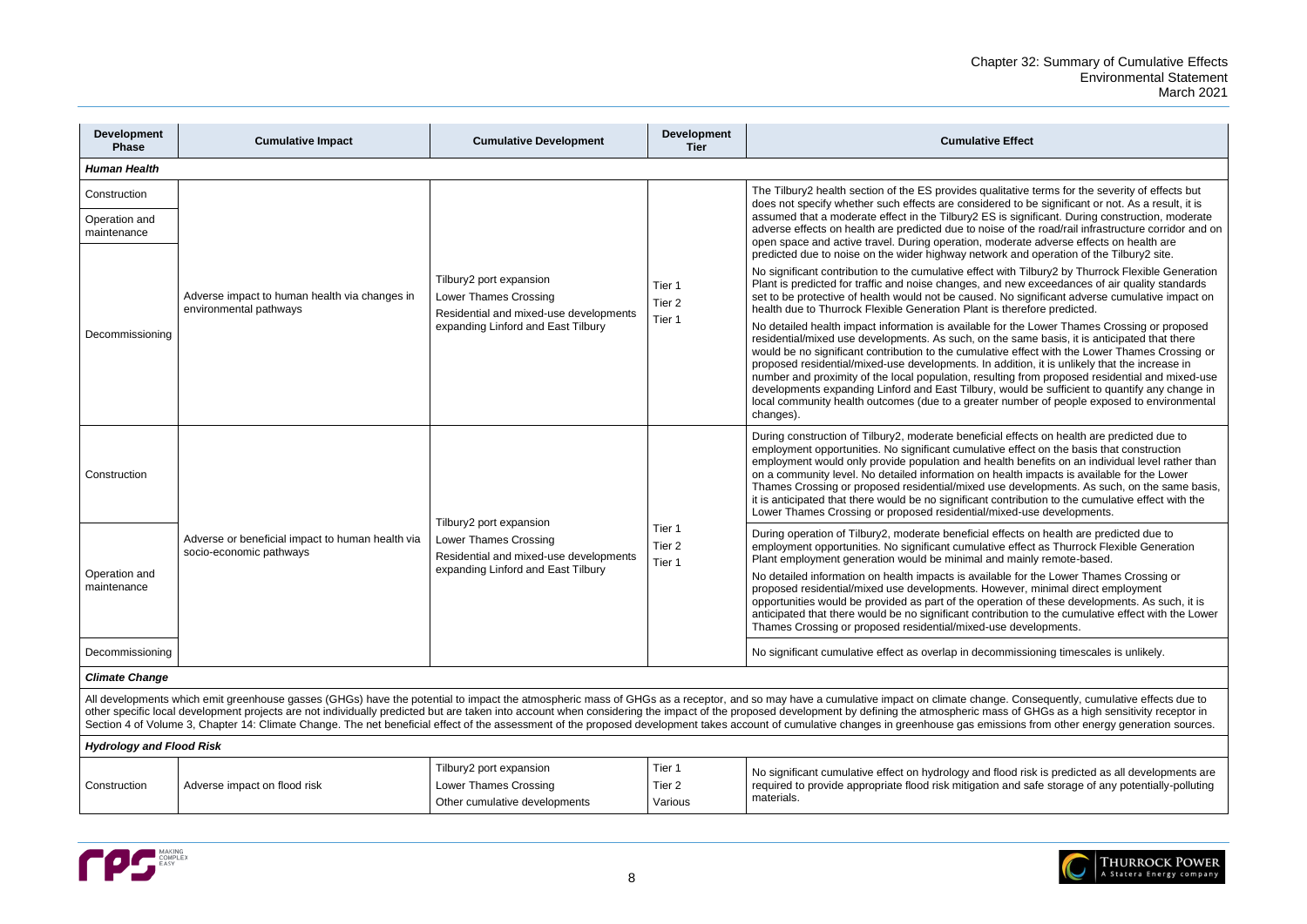| <b>itive Effect</b>                                                                                                                        |
|--------------------------------------------------------------------------------------------------------------------------------------------|
|                                                                                                                                            |
|                                                                                                                                            |
| drogeology or ground contamination is predicted<br>nurrock Flexible Generation Plant is not<br>ms of contaminated soil and/or groundwater. |
|                                                                                                                                            |
| nabitat loss/disturbance are predicted due to the<br>nd the high recovery potential for sediments and                                      |
| al new jetty) associated with the Lower Thames<br>it was not possible to undertake a cumulative                                            |
| n suspended sediments and associated<br>r Tilbury2 will have been completed well in                                                        |
| al new jetty) associated with the Lower Thames<br>it was not possible to undertake a cumulative                                            |
|                                                                                                                                            |



| <b>Development</b><br><b>Phase</b>          | <b>Cumulative Impact</b>                                                                                                                                       | <b>Cumulative Development</b>                    | <b>Development</b><br><b>Tier</b> | <b>Cumulative Effect</b>                                                                                                                                                                |  |  |  |  |
|---------------------------------------------|----------------------------------------------------------------------------------------------------------------------------------------------------------------|--------------------------------------------------|-----------------------------------|-----------------------------------------------------------------------------------------------------------------------------------------------------------------------------------------|--|--|--|--|
|                                             | Adverse impact on water quality                                                                                                                                | Tilbury2 port expansion                          | Tier 1                            |                                                                                                                                                                                         |  |  |  |  |
|                                             |                                                                                                                                                                | Lower Thames Crossing                            | Tier <sub>2</sub>                 |                                                                                                                                                                                         |  |  |  |  |
|                                             |                                                                                                                                                                | Other cumulative developments                    | Various                           |                                                                                                                                                                                         |  |  |  |  |
| Operation and<br>maintenance                | Adverse impact on flood risk                                                                                                                                   | Tilbury2 port expansion                          | Tier 1                            |                                                                                                                                                                                         |  |  |  |  |
|                                             |                                                                                                                                                                | Lower Thames Crossing                            | Tier <sub>2</sub>                 |                                                                                                                                                                                         |  |  |  |  |
|                                             |                                                                                                                                                                | Other cumulative developments                    | Various                           |                                                                                                                                                                                         |  |  |  |  |
|                                             | Adverse impact on water quality                                                                                                                                | Tilbury2 port expansion                          | Tier 1                            |                                                                                                                                                                                         |  |  |  |  |
| Operation and<br>maintenance                |                                                                                                                                                                | Lower Thames Crossing                            | Tier <sub>2</sub>                 |                                                                                                                                                                                         |  |  |  |  |
|                                             |                                                                                                                                                                | Other cumulative developments                    | Various                           |                                                                                                                                                                                         |  |  |  |  |
| Geology, Hydrogeology and Ground Conditions |                                                                                                                                                                |                                                  |                                   |                                                                                                                                                                                         |  |  |  |  |
| Construction                                | Adverse impact on earthworks in mobilising<br>unexpected ground contamination or creating<br>preferential pathways to groundwater                              | Tilbury2 port expansion                          | Tier 1                            |                                                                                                                                                                                         |  |  |  |  |
|                                             |                                                                                                                                                                | Lower Thames Crossing                            | Tier <sub>2</sub>                 |                                                                                                                                                                                         |  |  |  |  |
|                                             |                                                                                                                                                                | Demolition of Tilbury B power station            | Tier 1                            |                                                                                                                                                                                         |  |  |  |  |
|                                             |                                                                                                                                                                | Other cumulative developments                    | Various                           |                                                                                                                                                                                         |  |  |  |  |
|                                             | Adverse impact of construction activity on soil<br>and groundwater contamination                                                                               | Tilbury2 port expansion                          | Tier 1                            |                                                                                                                                                                                         |  |  |  |  |
|                                             |                                                                                                                                                                | Lower Thames Crossing                            | Tier <sub>2</sub>                 | No significant cumulative effect on geology, hydrogeology or ground contamination is predicted<br>as construction areas would not overlap and Thurrock Flexible Generation Plant is not |  |  |  |  |
|                                             |                                                                                                                                                                | Demolition of Tilbury B power station            | Tier 1                            | considered to represent a significant risk in terms of contaminated soil and/or groundwater.                                                                                            |  |  |  |  |
|                                             |                                                                                                                                                                | Other cumulative developments                    | Various                           |                                                                                                                                                                                         |  |  |  |  |
|                                             | Adverse impact from pollution of soils and/or<br>controlled waters                                                                                             | Tilbury2 port expansion                          | Tier 1                            |                                                                                                                                                                                         |  |  |  |  |
| Operation and<br>maintenance                |                                                                                                                                                                | Lower Thames Crossing                            | Tier <sub>2</sub>                 |                                                                                                                                                                                         |  |  |  |  |
|                                             |                                                                                                                                                                | Urban expansion of Linford and East              | Tier <sub>2</sub>                 |                                                                                                                                                                                         |  |  |  |  |
|                                             |                                                                                                                                                                | Tilbury                                          |                                   |                                                                                                                                                                                         |  |  |  |  |
| <b>Marine Environment</b>                   |                                                                                                                                                                |                                                  |                                   |                                                                                                                                                                                         |  |  |  |  |
| Construction                                | Cumulative temporary habitat loss/disturbance<br>may have effects on marine ecology receptors                                                                  | Tilbury2 port expansion<br>Lower Thames Crossing |                                   | No significant cumulative effects of temporary habitat loss/disturbance are predicted due to the                                                                                        |  |  |  |  |
|                                             |                                                                                                                                                                |                                                  | Tier 1<br>Tier 2                  | relatively small proportion of habitat affected and the high recovery potential for sediments and<br>associated communities.                                                            |  |  |  |  |
|                                             |                                                                                                                                                                |                                                  |                                   | No details of marine infrastructure (e.g. potential new jetty) associated with the Lower Thames                                                                                         |  |  |  |  |
|                                             |                                                                                                                                                                |                                                  |                                   | Crossing are currently available and therefore it was not possible to undertake a cumulative                                                                                            |  |  |  |  |
|                                             |                                                                                                                                                                |                                                  |                                   | assessment including this project.                                                                                                                                                      |  |  |  |  |
|                                             | Cumulative increases in SSC and associated<br>deposition during dredging activities with<br>potential effects on water quality and marine<br>ecology receptors | Tilbury2 port expansion<br>Lower Thames Crossing |                                   | No significant cumulative effects of increases in suspended sediments and associated                                                                                                    |  |  |  |  |
|                                             |                                                                                                                                                                |                                                  | Tier 1<br>Tier 2                  | deposition during dredging. Capital dredging for Tilbury2 will have been completed well in<br>advance of dredging activities for the Project.                                           |  |  |  |  |
|                                             |                                                                                                                                                                |                                                  |                                   | No details of marine infrastructure (e.g. potential new jetty) associated with the Lower Thames                                                                                         |  |  |  |  |
|                                             |                                                                                                                                                                |                                                  |                                   | Crossing are currently available and therefore it was not possible to undertake a cumulative                                                                                            |  |  |  |  |
|                                             |                                                                                                                                                                |                                                  |                                   | assessment including this project.                                                                                                                                                      |  |  |  |  |